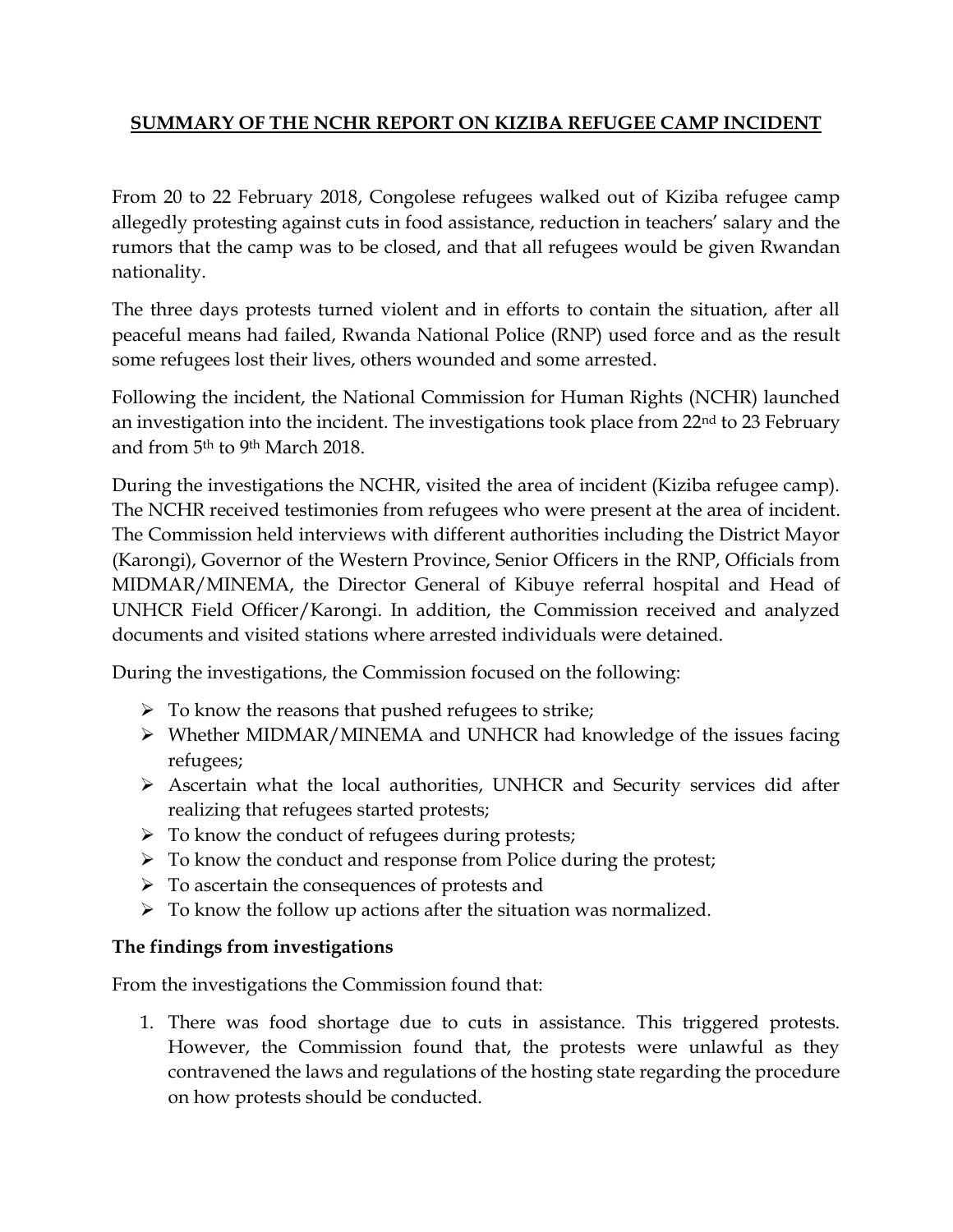- 2. The Commission found that refugees' complaints were known to the refugee management and relevant authorities had had meetings with refugees in the view to addressing raised issues.
- 3. The Commission found that security services ensured the security of refugees who were protesting from the beginning of the protests. Different authorities (District, Province, UNHCR and RNP) visited protestors several times and asked them to go back to the camp while the authorities try to find durable solutions for their complaints. The demonstrators refused.
- 4. The Commission found that, during protests refugees demonstrated bad conduct and did not want to cooperate. This is demonstrated by the fact that they organized protests in violation of rules and procedures established by the hosting State. They invaded the UNHCR offices in Karongi and rendered it nonoperational.
- 5. The Commission found that while demonstrating, refugees had arms and used them against security services.
- 6. The Commission found that security service (RNP) had used all peaceful and less harmful means to contain the situation which was swiftly escalating but in vein. All legal requirements and procedure to harmlessly disperse the protestors were employed but received violent response from the crowd.
- 7. The Commission found that live ammunition was used as the last resort after violent and organized attack was launched by a group of demonstrators against Police. Therefore, the Commission found that Security Services did not violate the law as the use of force come as the last alternative to defend the lives police officers, other refugees who were not involved in the demonstrations and neighboring community which were in imminent danger.
- 8. The Commission found that all necessary measures were taken to insure that those who were wounded or traumatized from the incident get needed assistance and their families are promptly informed of the matter.
- 9. The Commission found that those who were arrested in the aftermath of the protests had access to legal counsel.